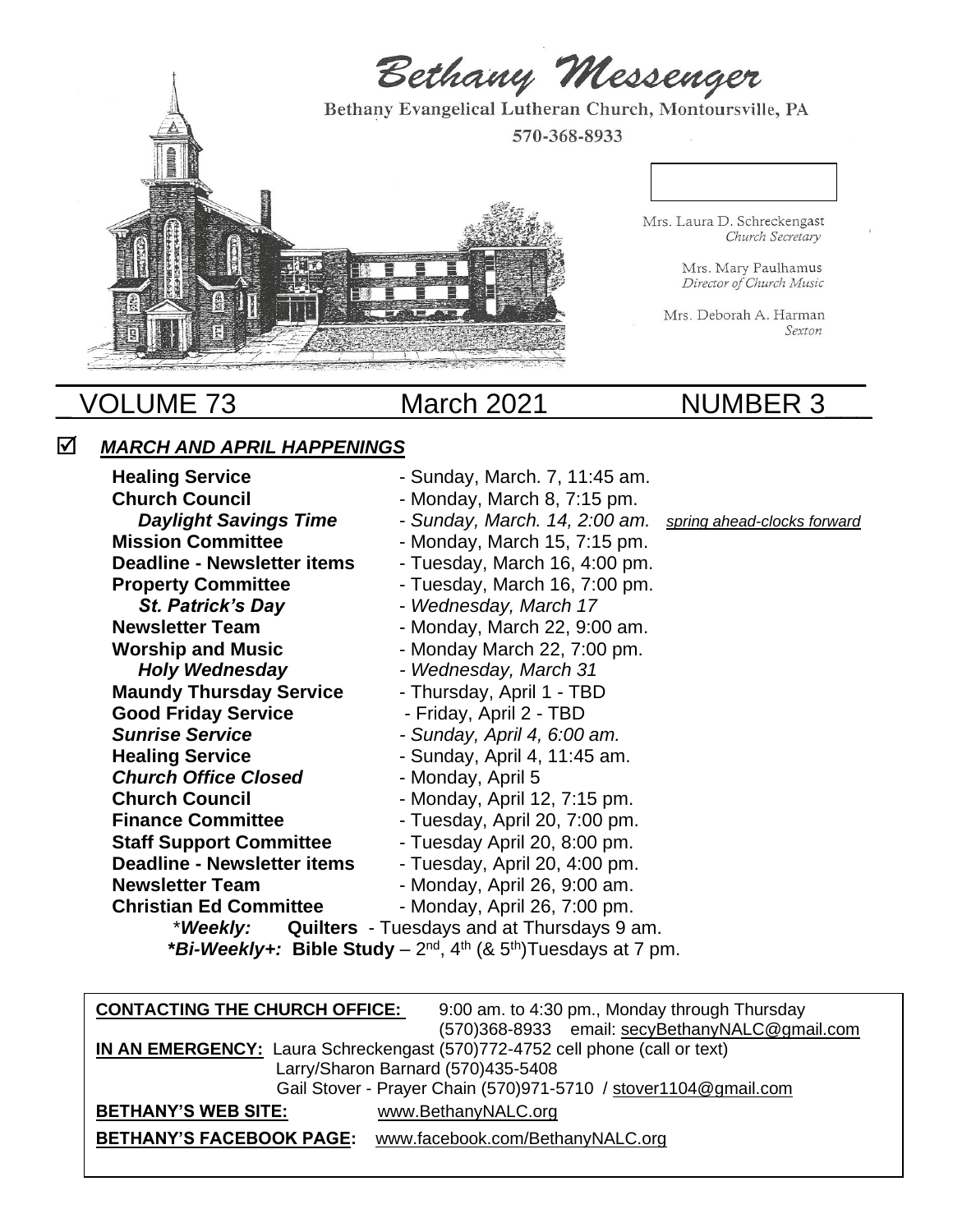### *CHURCH COUNCIL ACTIONS:*

The Church Council met on February 8<sup>th</sup>, 2021.



 -- Yearly financial Audit is complete and went well. Thanks to those who served on the committee. -- Call Committee: Chair – Jeff Perkinson; Secretary – Tracy Rhian The process is moving along.

 *Council will hold its next meeting on Monday, March 8 th , 2021, at 7:15 pm*.

# *RECONCILIATION OF BETHANY CHURCH FINANCES*

| Income: Received through January 31, 2021<br>$\epsilon$<br>$\epsilon$<br>"<br>Expenses: | (5 Sundays)    | \$13,154.54<br>\$11,16585 |
|-----------------------------------------------------------------------------------------|----------------|---------------------------|
|                                                                                         | <b>Balance</b> | \$1,988.69                |
| Income Received through January 31, 2020                                                | (4 Sundays)    | \$15,225.35               |
| Expenses:                                                                               |                | \$21,114.96               |
|                                                                                         | <b>Balance</b> | $$ - 5,889.61$            |

 *2021 Income is currently \$2,070.81 less than at same point in 2020*

# **ANNUAL REPORTS are due now from Committee Chairs. Thank You.**



  *THE CHURCH TRIUMPHANT*

A member of our congregation entered the church Triumphant (Eternal Life)

❖ Julius C. "Chris" Franquet passed on February 17 th, 2021

 *Prayers for comfort and consolation for Marie and all of Chris' family and friends.*

### *IF YOU ARE UNABLE TO ATTEND WORSHIP*

 For those who are unable to attend Sunday worship and do not have access to a computer or the internet, there are MP3 players (the modern equivalent of the tape recorder!) available to borrow. Each week the audio of the Sunday service is recorded onto them, then devices can be picked up at the church or they can be delivered to you**.** *Contact the office if interested.*

### *HOSPITAL VISITATION*

 If you or someone you know is hospitalized (or will be), please notify the Church Office. Depending on the pandemic situation, we may be able to have some clergy coverage for our members' needs.



# *NEED A COAT, TAKE ONE; HAVE A COAT, LEAVE ONE*

 If you have a coat (or many) for which you no longer need, please consider adding to our supply. We are accepting children's and adult's sizes; we also have a bin for hats, mittens, scarves, and gloves. If you know anyone in need of a coat or jacket, please

remind them of our supply. It is a beautiful way of sharing care, by keeping others warm and dry.



Equipment is always available to borrow during recovering from surgery and for those who may be experiencing difficulties. We have walkers, canes, equipment for the bathtub and commode are all available. Please tell a staff member if you have a need.

# *PROJECT LINUS & SHEPHERD OF THE STREETS*

*EQUIPMENT AVAILABLE*

We are still sharing our knitting, crocheting, and quilting gifts with others by making blankets of all sizes (baby, children, adult) for those with cancer or going through traumatic experiences at hospitals. You may bring these items to the Church Office. We are also collecting winter hats, gloves, and scarves to share with the Shepherd of the streets.

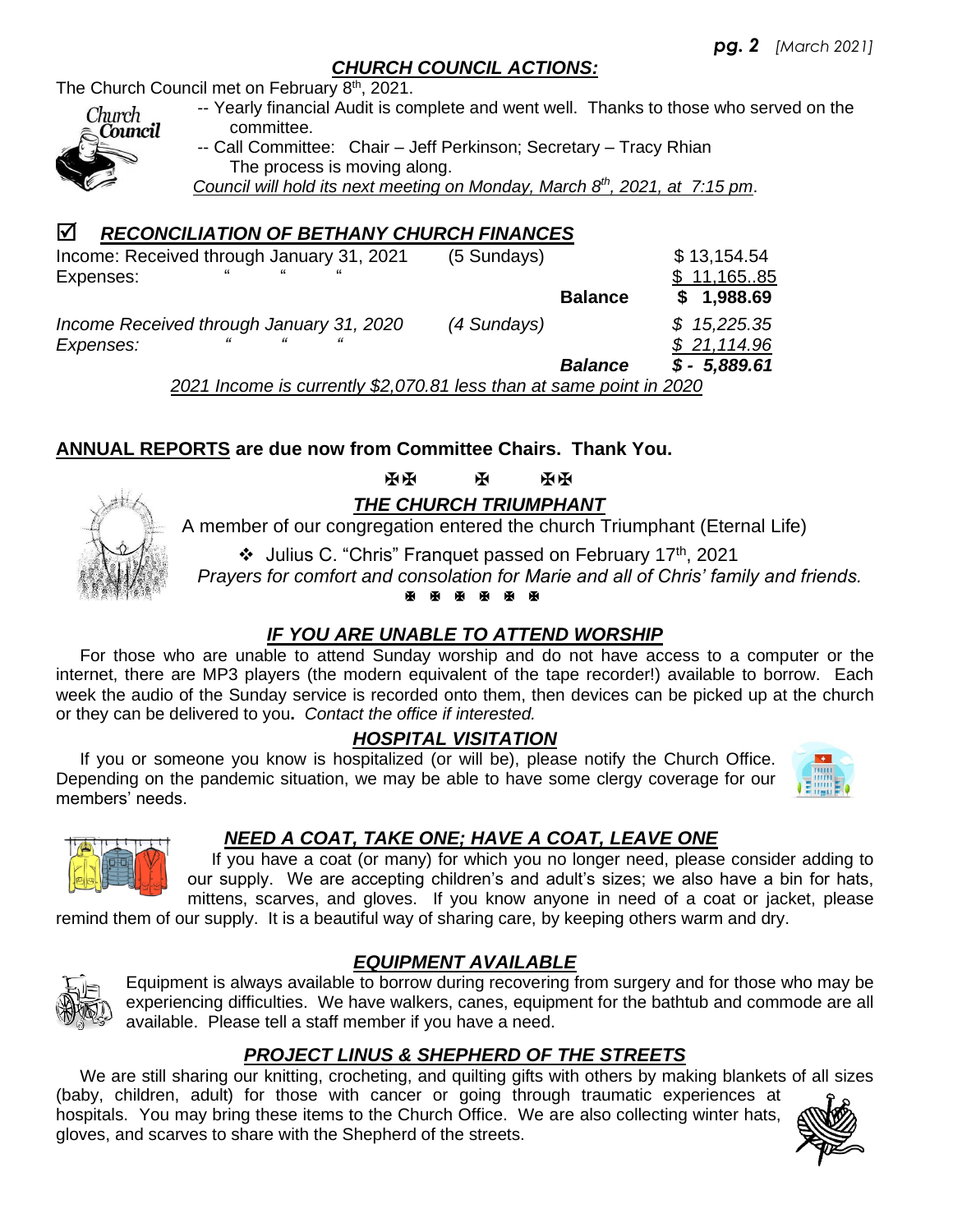#### **BLOODMOBILE NEWS**



The next Bloodmobile scheduled at Bethany is Friday, June 18, 2021. Please mark your calendars for this important event. Also check the redcrossblood.org for other drives that will be held locally through the winter and spring. *Blood donations are down across the country – please consider giving at one of the other local locations before June. Save Life – Give Blood*

#### **QUILTING NEWS:**

 As many know the group of quilters and crafters was a much bigger group in years past. There are 3 of us now.

 Please feel free to join us even if you don't feel you can "quilt" as there are other things to do, such as tying them or laying out squares. Also, if you knit, crochet, or anything else and would like to have a place to do your craft with the fellowship of others and space to safely spread out, consider joining us when you feel comfortable doing so. We are back meeting at least once weekly, so you may contact Barb Winchester or Jean Wentz for more information. Thank you for your support!

#### **UNITED CHURCHES FOOD PANTRY -** *UPDATE:*

From the newest United Churches' News, the Food Pantry coordinator, Mona Rundio shares this:

 "The pantry is totally full at the moment, so right now are very grateful for the monetary donations and gift cards we receive that allow us to purchase the items in high demand by our families, when we need them. Sometimes they are used for a person needing special items for medical reasons, too."

YOU give them something to eat. Mt 14:16

 If you have food donations that you need to drop off at Bethany due to space reasons, you may still bring them to the church and we will store them for the few weeks until they are able to accept them again.

*You may drop off items at the church and they will be delivered to the pantry.*

#### **SHEPHERD OF THE STREETS NEWS**



Rev. Mark Brumbach, [(570)322-6538] the leader of this ministry, shares these thoughts in the newest United Churches' News:

 "I am most often asked, 'Shepherd what do you need right now?' My honest answer is this, we need your prayers, your continued financial support, your fgifts of personal hygiene items and finally we need your help in sharing with others about our ministry*."* 

 *Their current, immediate hygiene needs are as follows:* 

- Bars of Dove soap
- Men's and women's body wash
- Shampoo and conditioner
- Baby needs: Size 3 and up diapers, baby wash and baby shampoo
- Children's toothbrushes and toothpaste

*They also are grateful for any financial support. Donated items can be brought to the church; financial donations can be put in the collection plate – please designate memo "Shepherd" or "Shepherd of the Streets"* 



#### **BACKPACK BREAKFAST NEWS:**

 The Backpack Program continues! They are currently filling 125 backpacks for Montoursville children. Each participant receives a bag of food every Friday during the school year. They receive 2 entrees, 2 b-fast items, 1 veggie, 1 fruit, and 2 snack items, along with a special item on holidays. The program runs solely on donations from the churches (such as Bethany) that have made the commitment to participate. We are asking for:

 Oatmeal (1-2 oz. packets); Cream of Wheat (1-2 oz. packets); Boxed Cereal (Individual, 1.5-2 oz); Multigrain Bars; Breakfast Bars; Pop Tarts; Belvita Breakfast Biscuits (1.76 oz.); Cereal Bars (individually packaged). *Thank You for your donations – they are a blessing to all the families participating.*

#### **EMPLOYMENT ANNOUNCEMENT**

Bethany Lutheran Church is looking for a financial and secretarial person to work in coordination with our secretary for 15 hours a week. Must have computer skills to do payroll, taxes, pay bills, and other office responsibilities. Apply to: Staff Support Committee - Bethany Lutheran Church

[369 Broad St. Montoursville, PA 17754.](https://www.google.com/maps/search/369+Broad+St+%C2%A0+%C2%A0+%C2%A0+%C2%A0+%C2%A0+%C2%A0+%C2%A0+%C2%A0+%C2%A0Montoursville,+PA.+%C2%A017754?entry=gmail&source=g) (570)368-8933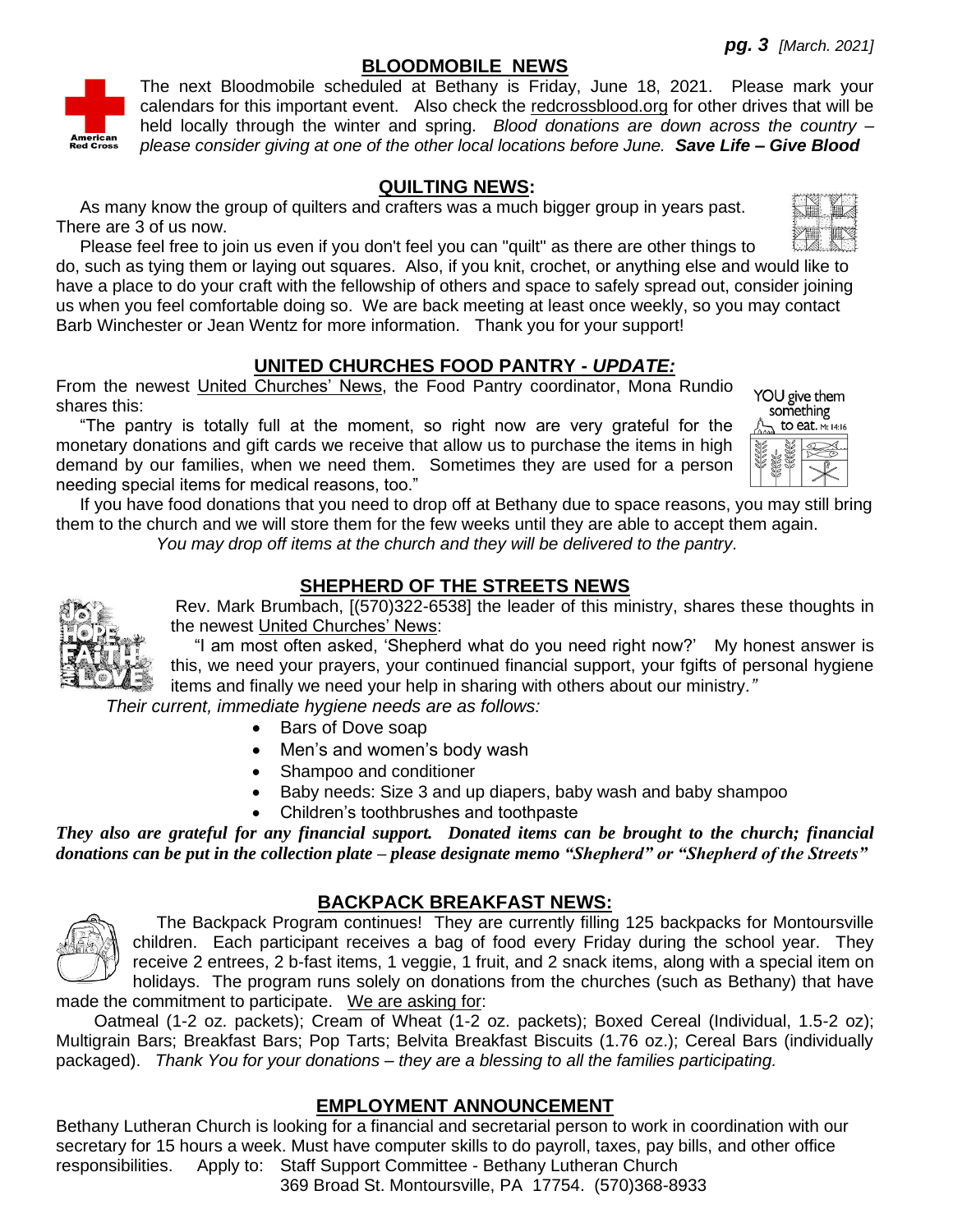#### *NOTES of GRATITUDE*

 *A huge Thank You to the Church Ladies for the delicious candy. It certainly brightened my day and was greatly appreciated. - Jennie Brouse*

 *Thank You to everyone for the outpouring of prayers and support while I have been recuperating – I feel blessed beyond words by my Bethany Church Family. - Kim Fremberg*

 *Thank You to for the beautiful poinsettia at Christmas time – it was greatly appreciated. Thank you to Sara Jane Auker for the beautiful Anniversary Card, I miss seeing you at church. Thank You Ruth Kissell for giving Ray the Altar flowers to bring home to me, it made my day. Thank You to the Women of Bethany for the Valentine Nuts. Thank You to Vonnie Hawley for all the phone calls, I really enjoy our chats. Sorry I am late in thanking each and every one of you, but knowing I have friends that think of me makes me feel special!!! I really miss each & every one of you and hope I can return to church soon. God Bless All of You!! – Linda Bomboy*

 *Thank You to the Women of Bethany for the delicious candy. I'm really enjoying it! And Thank You to Larry and Sharon for bringing all the "tapes" of the services – I really enjoy being able to be a part of the worship! - Marjorie Fantaskey*

 *Thank You So Much to the Women of Bethany for the wonderful Valentine's candy – it was very appreciated! - Vonnie Hawley*

 *Thank You Very Much to the Women of Bethany for the Valentine's gift – it was so very nice to be remembered! - Peggy Shultz*

#### *\*\*\*\*\*\*\*\*\*\*\*\*\*\*\*\*\*\*\*\*\*\*\*\*\*\*\*\*\*\*\*\*\*\*\*\*\*\*\*\*\*\*\*\*\*\*\*\*\*\*\*\*\**

#### *EASTER FLOWERS FOR THE CHANCEL*

 *To order Easter flowers, please call the Church Office (570)368-8933, fill in the information below and put in the offering plate, or bring to the office.*

#### **All orders must be placed by Monday, March 22nd by 3:00 pm. The cost is \$10 for each plant.**

*Plants may be picked up following the 9:00 am. Easter Service, or from Tue., April 6th through the week.* 

| <b>MUMS</b>   | $\sim$ x \$10                   |                                                                                         |  |
|---------------|---------------------------------|-----------------------------------------------------------------------------------------|--|
| <b>TULIPS</b> | $\overline{\phantom{0}}$ x \$10 |                                                                                         |  |
|               | EASTER LILIES x \$10            | TOTAL COST \$                                                                           |  |
|               |                                 | * If you would like a dedication in the bulletin, please list exactly as you'd like it: |  |
|               |                                 | In Honor of $\qquad \qquad \qquad By$                                                   |  |
|               |                                 |                                                                                         |  |
| Or "other"    |                                 | By                                                                                      |  |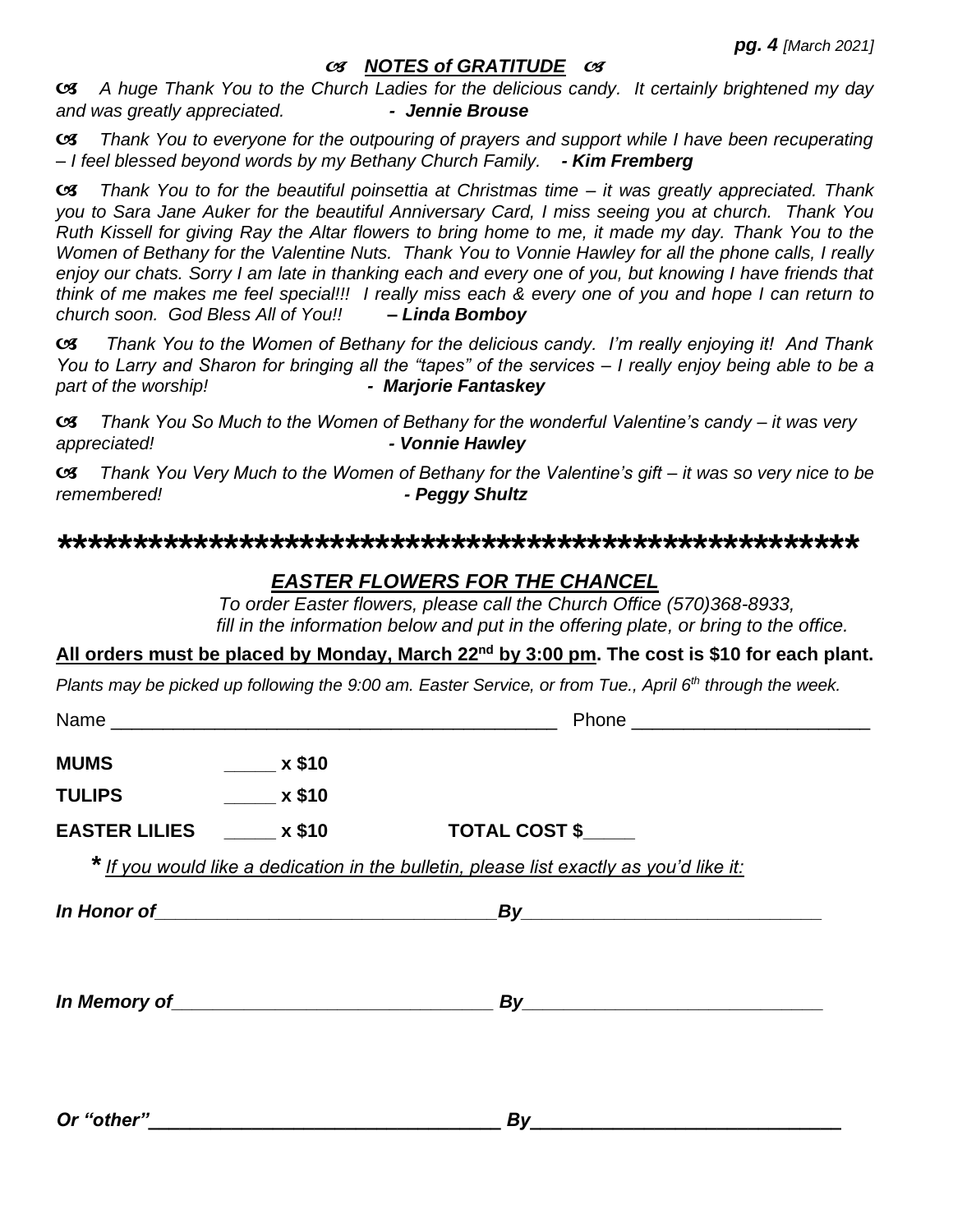## **REMEMBERING OUR SENIORS AT HOME**

#### **Herbert Bright**

628 Broad St. Montoursville, PA 17754

**Jean Fox**  2123 Robinson Rd. Apt. 141 Jackson MI, 49203

**Marjorie Gower** Elmcroft of Loyalsock 2985 Four Mile Dr. Montoursville, PA 17754

### **Julie Griffiths**

Heritage Springs Memory Care, Room 220 878 Old Cement Rd. Muncy, PA 17756

**Joan Hanner**

350 Jordan Ave. Montoursville, PA 17754

### **Joan Heckrote**

936 Cherry St. Montoursville, PA 17754

**Joan Hiller** The Meadows, Room 312 2160 Warrensville Rd. Montoursville, PA 17754

**Virginia Laudig**  1119 Broad St. Montoursville, PA 17754

**Sandra Long**  Muncy Skilled Nursing 215 E Water St. Muncy, PA 17756

**Thomas Long** 163 Charles Dr. Montoursville, PA 17754

**Eleanor Mellish** 1246 Deerfield Dr. Williamsport, PA 17701

**Francis Poeth** Williamsport Home Rm. 513 1900 Ravine Rd. Williamsport, PA 17701

### **Betty Rosencrans**

885 King St. Northumberland, PA 17857

**Paul Seaman** 1900 Ravine Rd.

 Apt. 323A Williamsport, PA 17701

**Eleanor Shaheen** 515 Rt. 405 Hughesville, PA 17737

**Richard (Fred) Shultz** 1275 Broad St. Montoursville, PA 17754

**Darla Starr** Valley View Nursing Center 2140 Warrensville Rd. Montoursville, PA 17754

**Joan Swartz** 500 Pelham Dr. Waynesboro VA, 22980

**Cella Taylor \*\*\***Embassy of Loyalsock 1445 Sycamore Rd. Montoursville, PA 17754

 $\Box$ 

*Please contact the office if we need to add anyone to this list*

*\*\*\** Paul Wertman is still staying with family. If you'd like to send a card or note, please send it to his home address; his family will make sure he receives it!

*Paul Wertman - 275 West Lincoln St., Muncy, PA 17756*

*\*\*\*\*\*\*\*\*\*\*\*\*\*\*\*\*\*\*\*\*\*\*\*\*\*\*\*\*\*\*\*\*\*\*\*\*\*\*\*\*\*\*\*\*\*\*\*\*\*\*\*\*\**

# **PASTOR DAVID AND BETTY'S PHONE NUMBER**

Pastor David and Betty Letscher are still in the area – their phone number is  $(570)484-8202$ 

*\*\*\*\*\*\*\*\*\*\*\*\*\*\*\*\*\*\*\*\*\*\*\*\*\*\*\*\*\*\*\*\*\*\*\*\*\*\*\*\*\*\*\*\*\*\*\*\*\*\*\*\*\**



# **APRIL 2021 NEWSLETTER**

Our Newsletter "Team" will meet on Mon., March 22nd *(one week early due to Holy Week).*  If you would like to submit an item to be included, please call (570)368-8933, drop off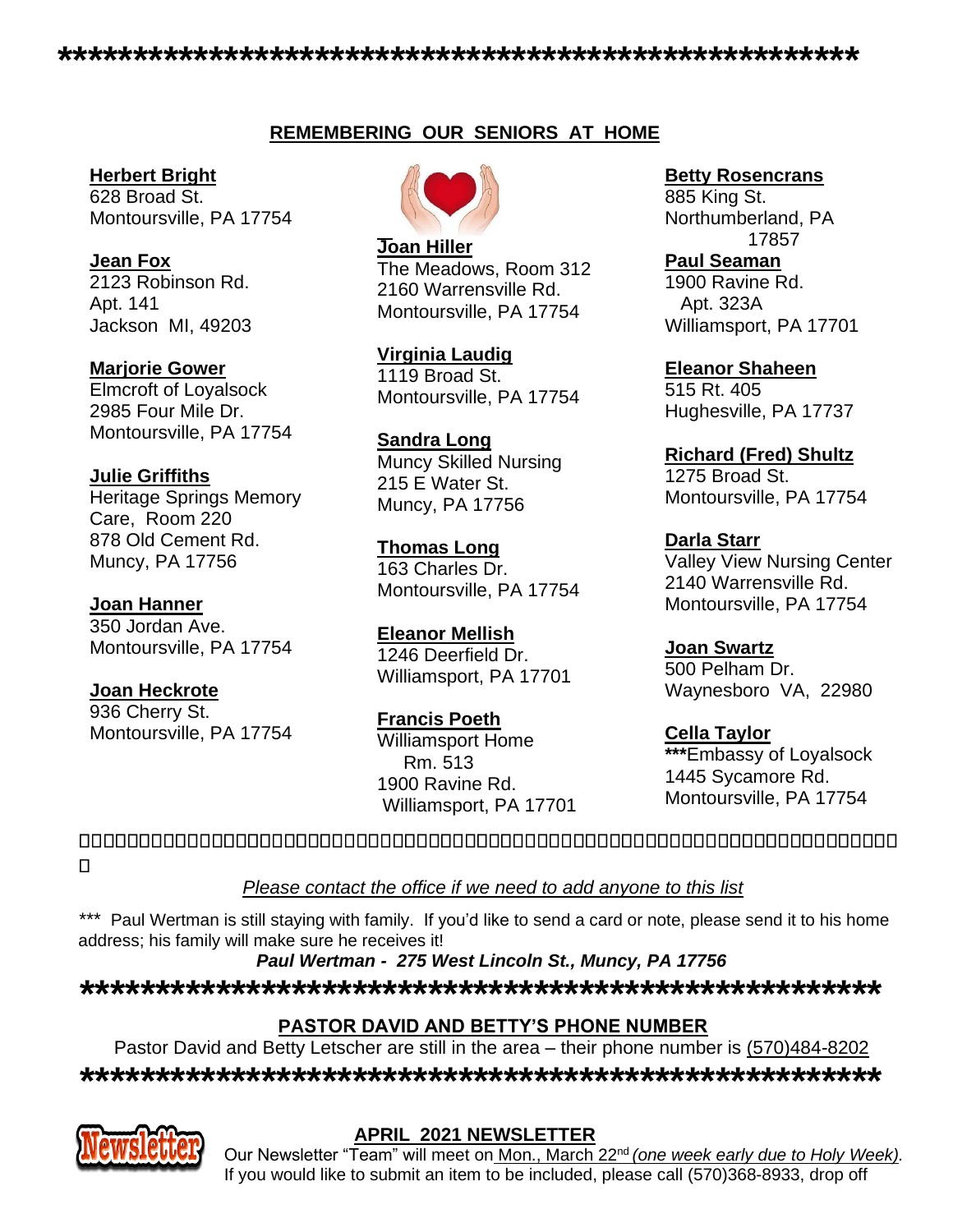# **Service Assistants March & April 2021 9:00 am. Service**



# Please help us by trading with someone and calling the church office if for any reason you are unable to serve (570)368-8933. If you are unable to find a substitute, please also call the office so we can assist. Thank You.

*\*\*\*\*\*\*\*\*\*\*\*\*\*\*\*\*\*\*\*\*\*\*\*\*\*\*\*\*\*\*\*\*\*\*\*\**

### **ALTAR COMMITTEE**

March: Katherine Hinton & *ANOTHER VOLUNTEER NEEDED* April: Kathie Snauffer & Gail Stover

#### **COMMUNION COMMITTEE**

March: Katherine Hinton & Yvonne Sechler April: Jean Wentz *& ANOTHER VOLUNTEER NEEDED*

**GREETING CARDS** March: **\*\***Vonnie Hawley April: Faye Benedict

**COMMUNION ASSISTANTS**<br>March 7: Ruth Lundy Tim Logan March 7: Ruth Lundy March 14: Kim Fremberg Weston Miller March 21: Michael Brouse Yvonne Sechler March 28: Michael Stover Gail Stover Volunteers will be needed for all Holy Week services & Easter Sunrise - please contact the office if you are able to serve

April 4 (9am): Larry Barnard Tracy Rhian April 11: Gary Inch Yvonne Sechler April 18: Weston Miller Karen Paulhamus April 25: Ruth Lundy Tim Logan May 2: Kim Fremberg Barbara Winchester

#### **LAY READERS**

March 7: Ruth Lundy March 14: Kim Fremberg March 21: Michael Brouse March 28: Michael Stover *Volunteers will be needed for Holy Week & Easter Sunriseplease contact the office if you are able to serve* April 4 (9am): Larry Barnard April 11: Gary Inch April 18: David Neidig

#### **LOCK-UP**

March 7: David Grube March 14: Charles Lichter March 21: Philip Oechler March 28: Denice Palmeter April 4: Thomas Gower April 11: David Grube April 18: Charles Lichter April 25: Philip Oechler May 2: Denice Palmeter

### **USHERS**

April 25: Ruth Lundy May 2: Kim Fremberg

March 7: Deb Harman; Fred Paulhamus; Beverly Brown; Michael Brouse March 14: Jay Stabley; Tracy Rhian; Joshua Rhian; Thomas Gower \*\*\*March 21: Philip Oechler; Gary Oechler; Jesse Cooper; Jay Stabley

**\*\*\***March 28: Richard Hillegas; Michael Brouse; Eugene Harris

#### *\*\*\* change since last newsletter*

#### *Volunteers will be needed for all Holy Week services & Easter Sunrise – please contact the office if you are able to serve*

April 4 (9am): James Sechler; Gary Inch; Ray Bomboy April 11: Michael & Gail Stover; Glenn Kaufman; Ray Bomboy April 18: Louis Bassler; James Foose; Ryan Kane; Ray Bomboy April 25: Deb Harman; Fred Paulhamus; Beverly Brown; Michael Brouse May 2: Jay Stabley; Tracy Rhian; Joshua Rhian; Thomas Gower

*Updated 2/21/20*